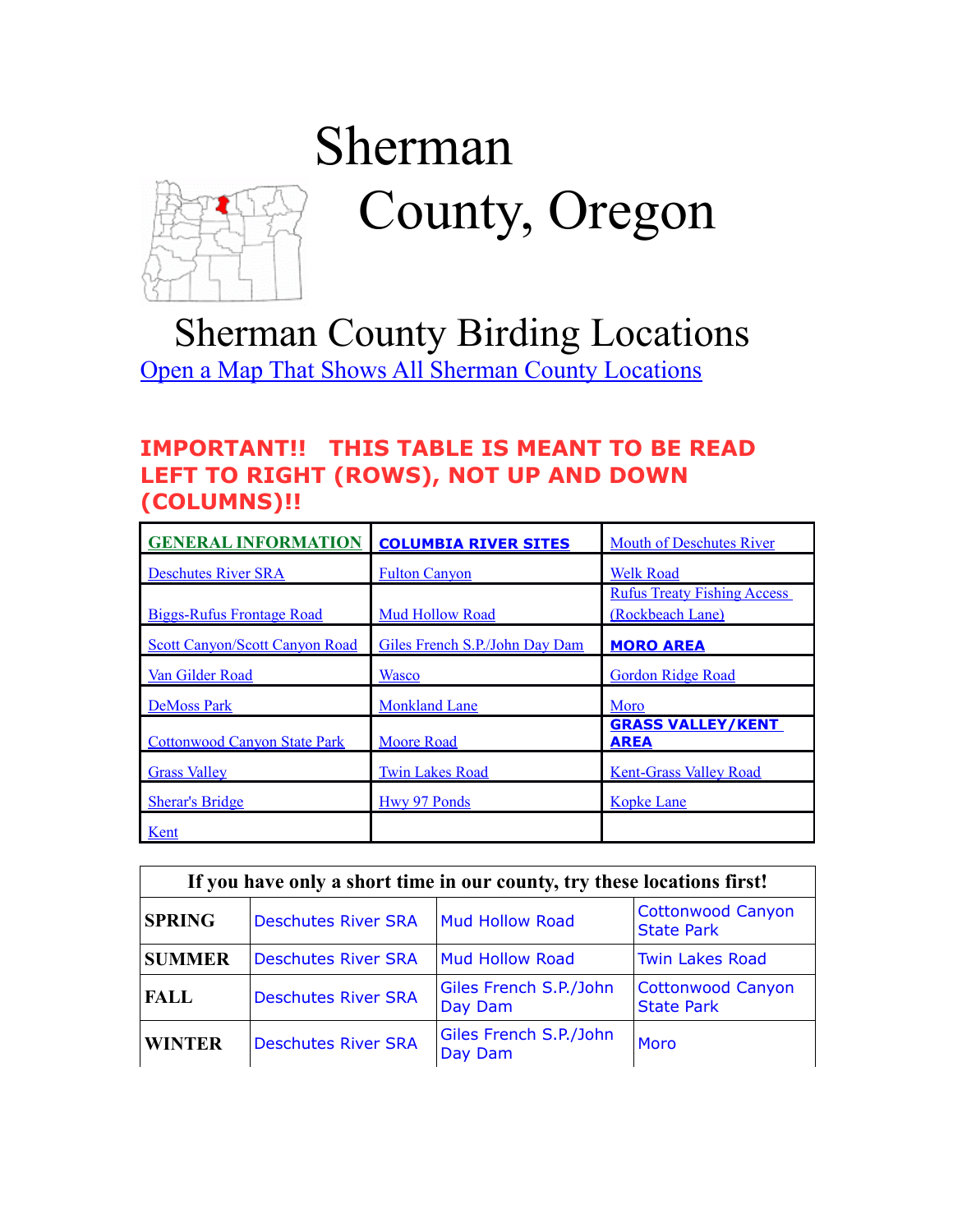<span id="page-1-3"></span>Authors/Editors: Roy Gerig, Chuck Gates, Linda Smith County Seat: Moro County Size: 831 square miles High Elevation : Un-named location (3000+ ft) Rarities : Tufted Duck, Gyrfalcon, Little Gull, Lesser Black-backed Gull, Black-headed Gull, Blue Jay, Northern Mockingbird, White Wagtail, Magnolia Warbler, Black-throated Blue Warbler, Blackpoll Warbler, Summer Tanager, Rose-breasted Grosbeak, White-winged Crossbill Top County Lister : David Bailey (212) Year List Record : Lew Rems 1997 & Phil Pickering 1989 (181) County Contact Person: Email: [David Bailey](mailto:davidcbaileyoregon@gmail.com)

[return to the top](#page-0-0)

## <span id="page-1-2"></span>**Columbia River Sites**

#### <span id="page-1-1"></span>Mouth of the Deschutes River [return to the top](#page-0-0)

DeLorme (copyright 2001) Pg 84 B-1 DeLorme (copyright 2008) Pg 72 C-1 **geographic coordinates** 45°38'00.1"N 120°54'31.6"W [\(45.633346, -120.908790\)](https://www.google.com/maps/place/45%C2%B038)

[View A Google Map](http://maps.google.com/maps/ms?hl=en&ie=UTF8&msa=0&msid=108036481085398338899.00046ccf6694c7a9b02f2&ll=45.655088,-120.710564&spn=0.412276,1.054001&z=11) (eBird data needed for this location)

Location: From Deschutes River State Recreational Area (see below), park in the parking lot and walk down to the river's edge. Follow the path toward the river mouth. Cross under both freeway bridges and access the sand spit at the river's mouth.

Habitat and Birds: Riparian vegetation and open river. Ducks, shorebirds, migrant passerines, gulls, and terns can be found here.

#### <span id="page-1-0"></span>Deschutes River State Recreational Area [return to the top](#page-0-0)

DeLorme (copyright 2001) Pg 84 B-1 DeLorme (copyright 2008) Pg 72 C-1 **geographic coordinates** 45°37'47.6"N 120°54'29.4"W [\(45.629896, -120.908175\)](https://www.google.com/maps/place/45%C2%B037)

[State Park DRSRA Map](http://oregonstateparks.org/index.cfm?do=parkPage.dsp_parkPage&parkId=29) 

[View A Google Map](http://maps.google.com/maps/ms?hl=en&ie=UTF8&msa=0&msid=108036481085398338899.00046ccf6694c7a9b02f2&ll=45.655088,-120.710564&spn=0.412276,1.054001&z=11)

#### [ebird Hotspot Checklist for Deschutes River RA](http://ebird.org/ebird/hotspot/L285645)

Location: From I-84, take the Fulton Canyon Exit (Exit 97) which will become Hwy 206. Cross the Deschutes River and turn right (south) into the park. From Biggs Junction and Hwy 97, turn west on the Biggs Frontage Road. This is pretty much the only road in Biggs. Follow it for about 4.5 miles to the park entrance which is just east of the Deschutes River.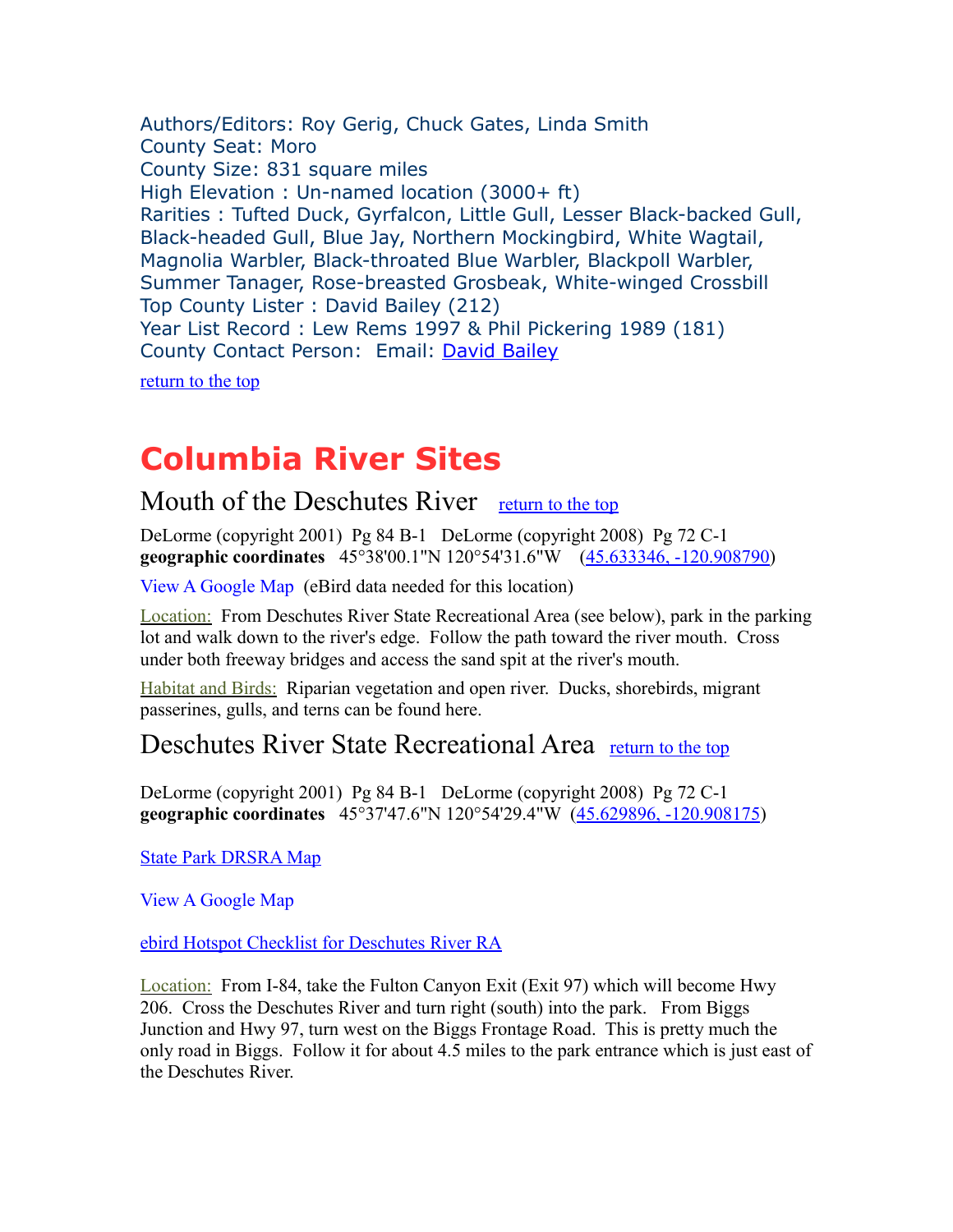Habitat and Birds: Riparian vegetation and sandy beach. This may be the most productive location in the county. The junction of these two large rivers creates a natural migration route and good, permanent habitat. Bewick's Wrens are common here as are Bushtits and Black-capped Chickadees. Passerine action can be good in migration and Yellow-rumped Warblers can be present year-round. It's a good place for both goldfinch, both goldeneyes, Common Merganser, and gulls. Ash-throated Flycatcher is somewhat common and Dipper sometimes is seen in the shallows. Rarities here include Green Heron, Barred Owl, Northern Saw-whet Owl, and Calliope Hummingbird.

#### <span id="page-2-2"></span>Fulton Canyon [return to the top](#page-0-0)

DeLorme (copyright 2001) Pg 84 B-1 DeLorme (copyright 2008) Pg 72 C-2 **geographic coordinates** 45°38'49.0"N 120°52'50.4"W [\(45.646944, -120.880665\)](https://www.google.com/maps/place/45%C2%B038)

[View A Google Map](http://maps.google.com/maps/ms?hl=en&ie=UTF8&msa=0&msid=108036481085398338899.00046ccf6694c7a9b02f2&ll=45.655088,-120.710564&spn=0.412276,1.054001&z=11) (eBird data needed for this location)

Location: 1.6 miles east of the Deschutes Recreation Area and just under 3 miles from Biggs on the Biggs Frontage Road. This road is also marked as Hwy 206 and travels SE to Hwy 97 and Wasco before continuing out of the county to Condon.

Habitat and Birds: Mostly farmland and grasslands. Some riparian. Look for raptors and sparrows on the poles and wires. Good finds here have included Long-eared Owl, Gray Flycatcher, Ash-throated Flycatcher, Bank Swallow, Western Screech-Owl, and Nashville Warbler.

#### <span id="page-2-1"></span>Welk Road [return to the top](#page-0-0) (eBird data needed for this location)

DeLorme (copyright 2001) Pg 84 B-1 DeLorme (copyright 2008) Pg 72 C-2 **geographic coordinates** 45°40'02.9"N 120°50'18.9"W [\(45.667471, -120.838594\)](https://www.google.com/maps/place/45%C2%B040)

#### [View A Google Map](http://maps.google.com/maps/ms?hl=en&ie=UTF8&msa=0&msid=108036481085398338899.00046ccf6694c7a9b02f2&ll=45.655088,-120.710564&spn=0.412276,1.054001&z=11)

Location: From the town of Biggs Junction, go east to the last buildings and turn south. This road is just over 4 miles long and connects with Hwy 206 at its end.

Habitat and Birds: Rolling hills and riparian areas. Stop frequently and check the vegetation for migrants and residents. Good finds here have included Say's Phoebe, Brewer's Sparrow, White-throated Sparrow, and Hermit Warbler.

## <span id="page-2-0"></span>Biggs-Rufus Frontage Road [return to the top](#page-0-0)

DeLorme (copyright 2001) Pg 84 B-1 DeLorme (copyright 2008) Pg 72 C-2 **geographic coordinates** 45°40'10.9"N 120°49'59.9"W [\(45.669692, -120.833302\)](https://www.google.com/maps/place/45%C2%B040) [View A Google Map](http://maps.google.com/maps/ms?hl=en&ie=UTF8&msa=0&msid=108036481085398338899.00046ccf6694c7a9b02f2&ll=45.655088,-120.710564&spn=0.412276,1.054001&z=11)

[ebird Hotspot Checklist for Biggs-Rufus Frontage Road](http://ebird.org/ebird/hotspot/L1284043)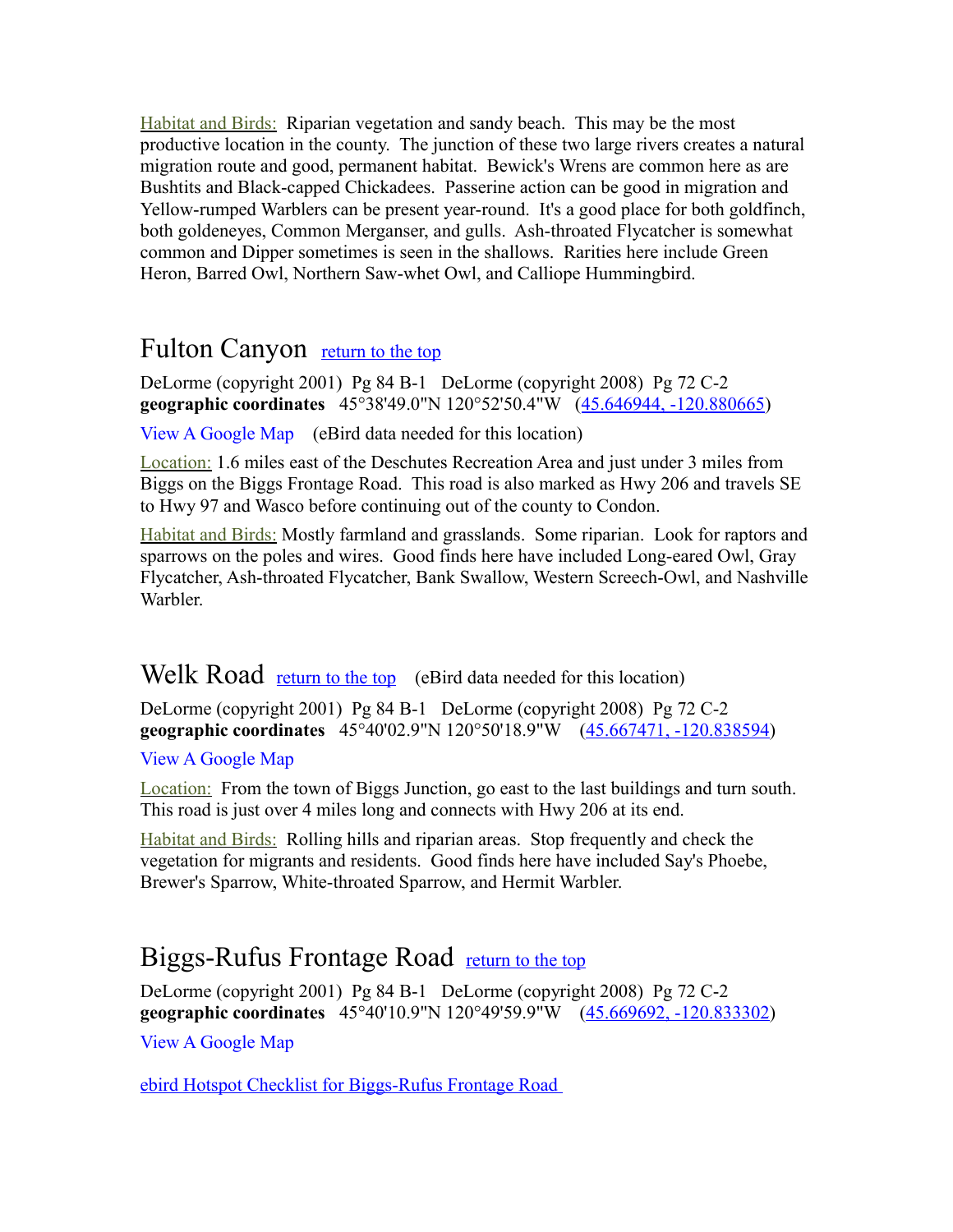Location: From Biggs Junction, travel east along this frontage road to Rufus. Continue past Rufus as far as you can go.

Habitat and Birds: There are several ponds here that offer good waterfowl viewing. Herons (especially Black-crowned Night-heron), ducks, and grebes can be found here. Good finds here have included Pacific Loon, Snow Goose, Golden Eagle, and Redhead. Watch for Tufted Duck.

#### <span id="page-3-0"></span>Mud Hollow Road [return to the top](#page-0-0)

DeLorme (copyright 2001) Pg 84 B-1 DeLorme (copyright 2008) Pg 72 C-2 **geographic coordinates** 45°38'47.9"N 120°48'33.0"W [\(45.646648, -120.809159\)](https://www.google.com/maps/place/45%C2%B038)

[View A Google Map](http://maps.google.com/maps/ms?hl=en&ie=UTF8&msa=0&msid=108036481085398338899.00046ccf6694c7a9b02f2&ll=45.655088,-120.710564&spn=0.412276,1.054001&z=11) (eBird data needed for this location)

Location: 2.5 miles south of Biggs Junction on Hwy 97. The road is just over 6 miles long. It dead-ends at Locust Grove Lane. You can take either a right (west) or a left (east) depending on your future plans.

Habitat and Birds: Good riparian areas make this an attractive destination. Birds here have included Yellow-breasted Chat, White-crowned Sparrow, and Dark-eyed Junco.

#### <span id="page-3-2"></span>Rufus Treaty Fishing Access Site (Rockbeach Lane) return to [the top](#page-0-0)

DeLorme (copyright 2001) Pg 84 B-2 DeLorme (copyright 2008) Pg 72 B-2 **geographic coordinates** 45°41'45.1"N 120°44'32.3"W [\(45.695852, -120.742315\)](https://www.google.com/maps/place/45%C2%B041)

[View A Google Map](http://maps.google.com/maps/ms?hl=en&ie=UTF8&msa=0&msid=108036481085398338899.00046ccf6694c7a9b02f2&ll=45.655088,-120.710564&spn=0.412276,1.054001&z=11) (eBird data needed for this location) [eBird Hotspot Checklist for Rockbeach Lane](http://ebird.org/ebird/view/checklist/S31678625)

Location: From the town of Rufus, take Co-op Road under the freeway to the Columbia River. Turn left on the last road and use the turnouts to view riparian areas and the river. Access views of the river by taking Rockbeach Lane to the east.

Habitat and Birds: This area provides good views of the Columbia River and some limited riparian areas. Ring-necked Duck, both scaup, and Bufflehead are common here. Other ducks can be found in the mix including Tufted Duck. Keep an eye out for gulls moving along the river.

## <span id="page-3-1"></span>Scott Canyon and Scott Canyon Road [return to the top](#page-0-0)

DeLorme (copyright 2001) Pg 84 B-2 DeLorme (copyright 2008) Pg 72 C-2 **geographic coordinates** 45°41'36.0"N 120°43'40.8"W [\(45.693329, -120.727985\)](https://www.google.com/maps/place/45%C2%B041)

[View A Google Map](http://maps.google.com/maps/ms?hl=en&ie=UTF8&msa=0&msid=108036481085398338899.00046ccf6694c7a9b02f2&ll=45.655088,-120.710564&spn=0.412276,1.054001&z=11) (eBird data needed for this location)

Location: South out of Rufus for 9 miles where it enters the town of Wasco.

Habitat and Birds: Mostly farmland but some canyon-lands and grasslands. Check this area in winter for Horned Lark flocks on the road. Lapland Longspurs can be found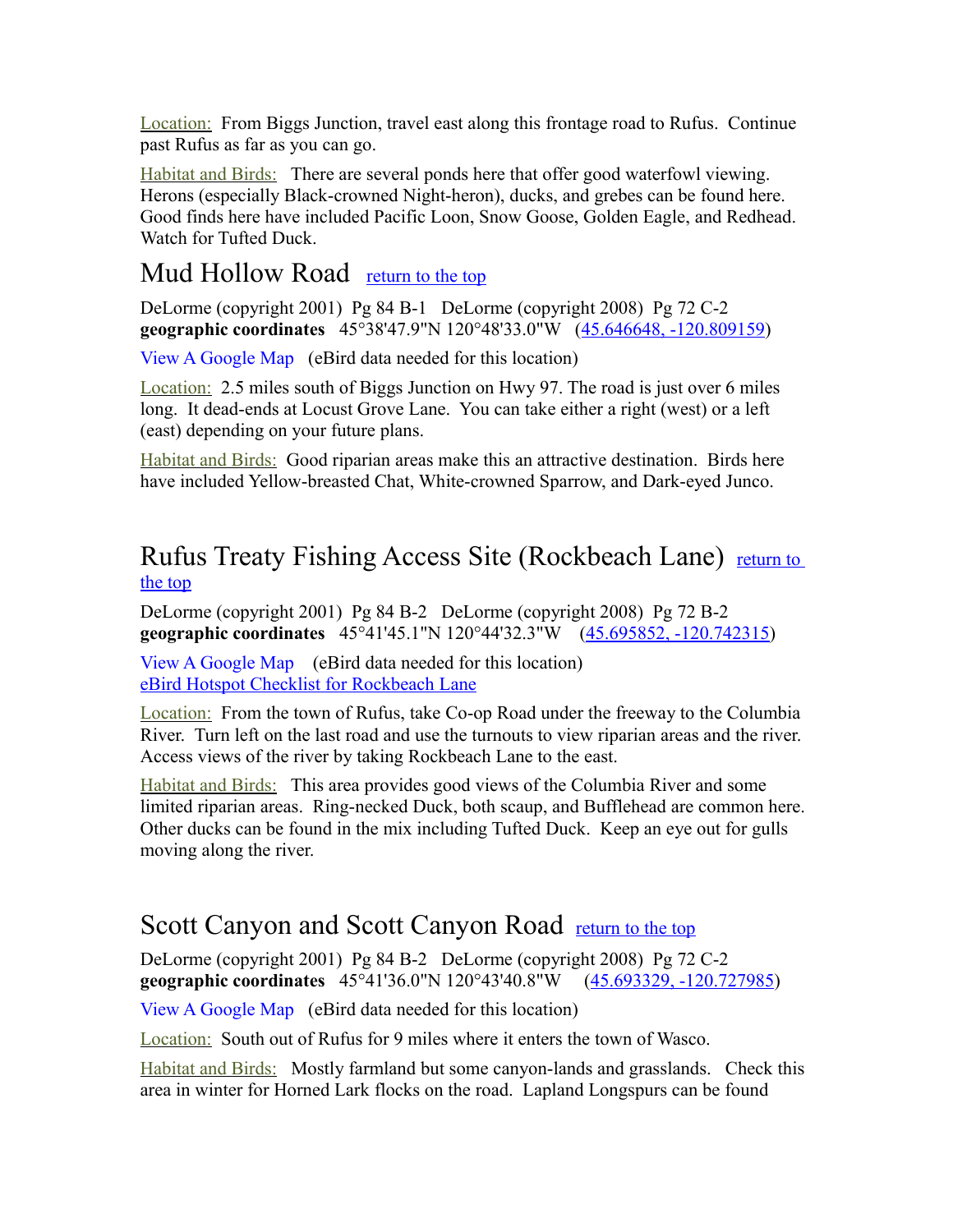mixed in with the larks. Sparrows are good here in early winter. Fox, Lincoln's, and Golden-crowns have all been found here. Ring-necked Pheasant can be seen in the fields and Yellow-breasted Chat are sometimes found in the riparian areas.

#### <span id="page-4-0"></span>Giles French State Park and the John Day Dam return [to the top](#page-0-0)

DeLorme (copyright 2001) Pg 84 B-2 DeLorme (copyright 2008) Pg 72 B-2 **geographic coordinates** 45°42'37.3"N 120°41'32.4"W [\(45.710359, -120.692320\)](https://www.google.com/maps/place/45%C2%B042)

[View A Google Map](http://maps.google.com/maps/ms?hl=en&ie=UTF8&msa=0&msid=108036481085398338899.00046ccf6694c7a9b02f2&ll=45.655088,-120.710564&spn=0.412276,1.054001&z=11) (eBird data needed for this location) [eBird Hotspot Checklist for the John Day Dam Spillway Area](http://ebird.org/ebird/hotspot/L811693?yr=all&m=&rank=mrec) [eBird Hotspot Checklist for LePage Park](http://ebird.org/ebird/view/checklist/S31682612)

Location: The park is located on the downstream bank below John Day Dam, on the Oregon side. Exit I-84 at exit 109 to the town of Rufus. Turn north and go under the freeway all the way to the river. Turn right (east) and travel to the end of the road. There are several places to pull out and scan the river here. So, what's the draw to Giles French Park? The John Day Dam. The turbines of this dam chop up fish and bring scavenging gulls to this location in large numbers. There are also a few trees here and migrants sometimes stop over to rest. To view the area above the dam, take I-84 to the John Day River (this means you will have to drive past the dam) and take I-84 exit 114 to LePage Park. Loop around and get back on I-84 westbound. Westbound, you can stop at the bottom of the on-ramp to I-84 to look at the gulls on the Columbia River. Then at the top of the ramp you have to pass a rock wall before you can see the river. You can park safely where the rocks end and the long guardrail begins. Here you can climb down under the fence, cross the railroad tracks, and view the river. A smooth gravel roadway parallels the tracks along the river. Back at your car, you must drive  $\sim$ 2 mi along the guardrail before you reach the rest area at the top of the dam. Pull off at the wire fence before you get into the rest area. There you can again get down to the tracks and walk along the river to view the area above the dam. If you have time, check LePage Park to the east along the John Day River [\(45.7288945,-120.651485\)](https://www.google.com/maps/place/45%C2%B043)

<span id="page-4-1"></span>Habitat and Birds: This is a park setting with a good view below the dam. Some very good birds have been spotted here. Gulls include Bonaparte's, Mew, Ring-billed, California, Thayer's, Herring, Western, Glaucous-winged, Glaucous, and Sabine's. A Little Gull was seen here in 1989 and a Lesser Black-backed Gull was here in 2009. Terns can be found as well. It's a good place to find loons (even Yellow-billed Loon has been seen here). Scan the grebes for Clark's & Red-necked and the mergansers for Redbreasted. Passerines here have included Hermit Thrush, White-throated Sparrow, Harris's Sparrow, and Red Crossbill.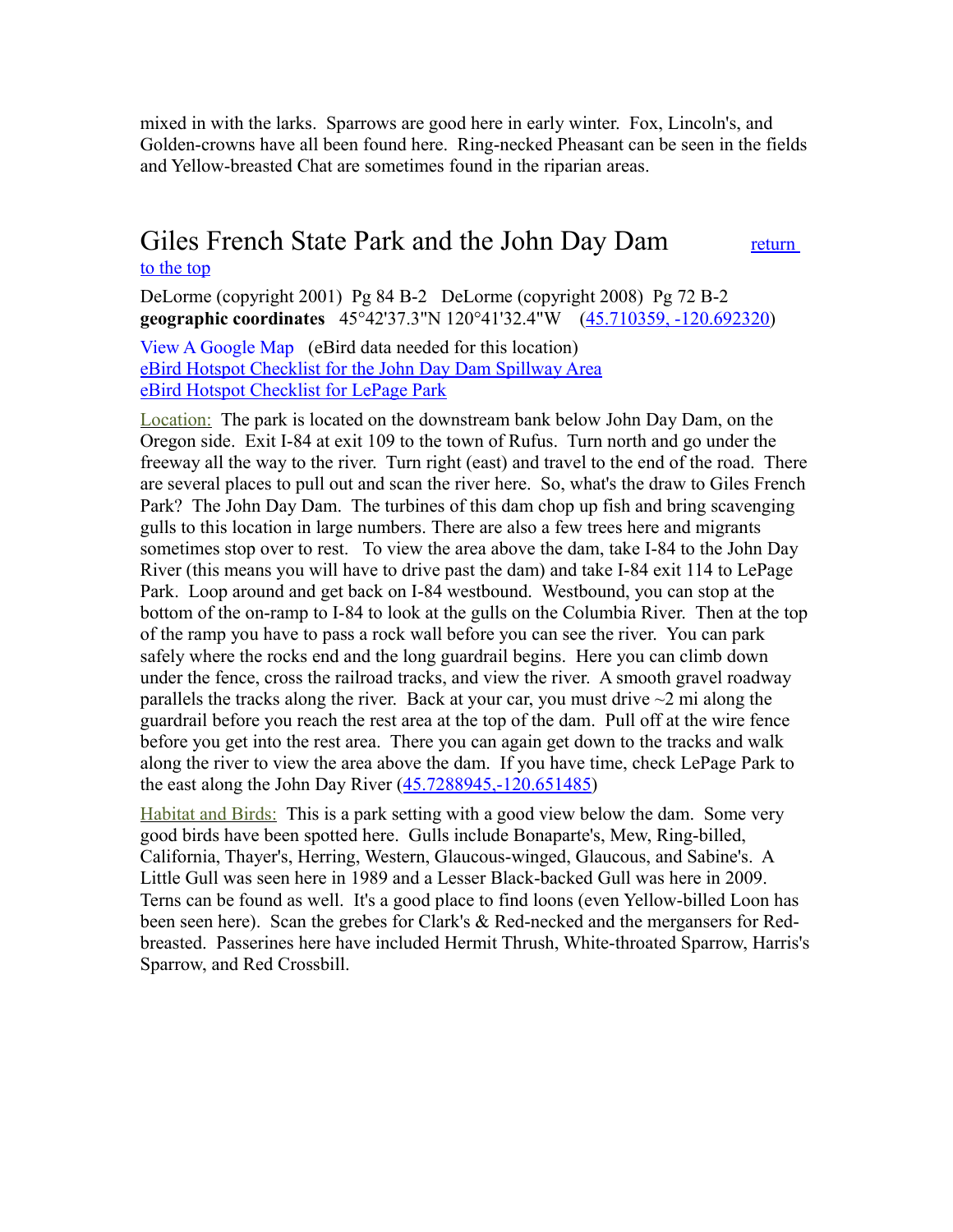# <span id="page-5-1"></span>**MORO AREA**

#### Van Gilder Road [return to the top](#page-0-0)

DeLorme (copyright 2001) Pg 84 -B1 DeLorme (copyright 2008) Pg 72 C-2 **geographic coordinates** 45°35'23.0"N 120°45'39.9"W [\(45.589722, -120.761094\)](https://www.google.com/maps/place/45%C2%B035)

[View A Google Map](http://maps.google.com/maps/ms?hl=en&ie=UTF8&msa=0&msid=108036481085398338899.00046cd06c38625be333e&ll=45.522947,-120.717087&spn=0.413244,1.054001&z=11) (eBird data needed for this location)

Location: From Wasco, travel west on First Street. This will lead out of town and cross Hwy 97 after about 0.5 miles. West of Hwy 97, the road becomes Fulton Canyon Road. Take Fulton Canyon Road for 2.2 miles and turn left (south) on Van Gilder Road. This road is 8 miles long.

Habitat and Birds: As Van Gilder winds through extensive wheat fields, there are several places that have too much grade to farm. These are left to grow wild and can include some good birds. Look for Great Horned Owl in the trees around the farm houses. Sparrows and migrants can be found along the road. Raptors often feed here and Shorteared Owl is possible in the crepuscular hours.

#### <span id="page-5-0"></span>Wasco and Wasco Sewage Ponds [return to the top](#page-0-0)

DeLorme (copyright 2001) Pg 84 -B2 DeLorme (copyright 2008) Pg 72 C-2 **geographic coordinates**

**Wasco** 45°35'30.6"N 120°41'51.9"W [\(45.591839, -120.697747\)](https://www.google.com/maps/place/45%C2%B035) Wasco Sewer Ponds 45°36'00.9"N 120°42'28.4"W [\(45.600239, -120.707886\)](https://www.google.com/maps/place/45%C2%B036)

[View A Google Map](http://maps.google.com/maps/ms?hl=en&ie=UTF8&msa=0&msid=108036481085398338899.00046cd06c38625be333e&ll=45.522947,-120.717087&spn=0.413244,1.054001&z=11) (eBird data needed for this location)

Location: Between Rufus to the north, and Hwy 97 to the south, is the community of Wasco. From the Columbia, use Scott Canyon Road to reach Wasco (9 miles). From Hwy 97, go 7.5 miles north of Moro and look for the Old Sherman Hwy and a sign to Wasco. If you miss this road, a mile and a half farther down the road is Hwy 206 which can be used to get there as well (turn right and go one mile) .

Habitat and Birds: This little town can be an oasis in a sea of wheat fields. Check the city streets for urban dwellers that can be hard to find elsewhere (House Sparrow, Western Scrub-Jay and Eurasian Collared-Dove). A Gyrfalcon was found outside of town in 1995. The sewage ponds offer some good shore-birding and will sometimes yield teal and other ducks. To get to the sewer ponds, travel north on Church Street and head out of town on the Old Hwy 97. The ponds will be on your left. View them from the road.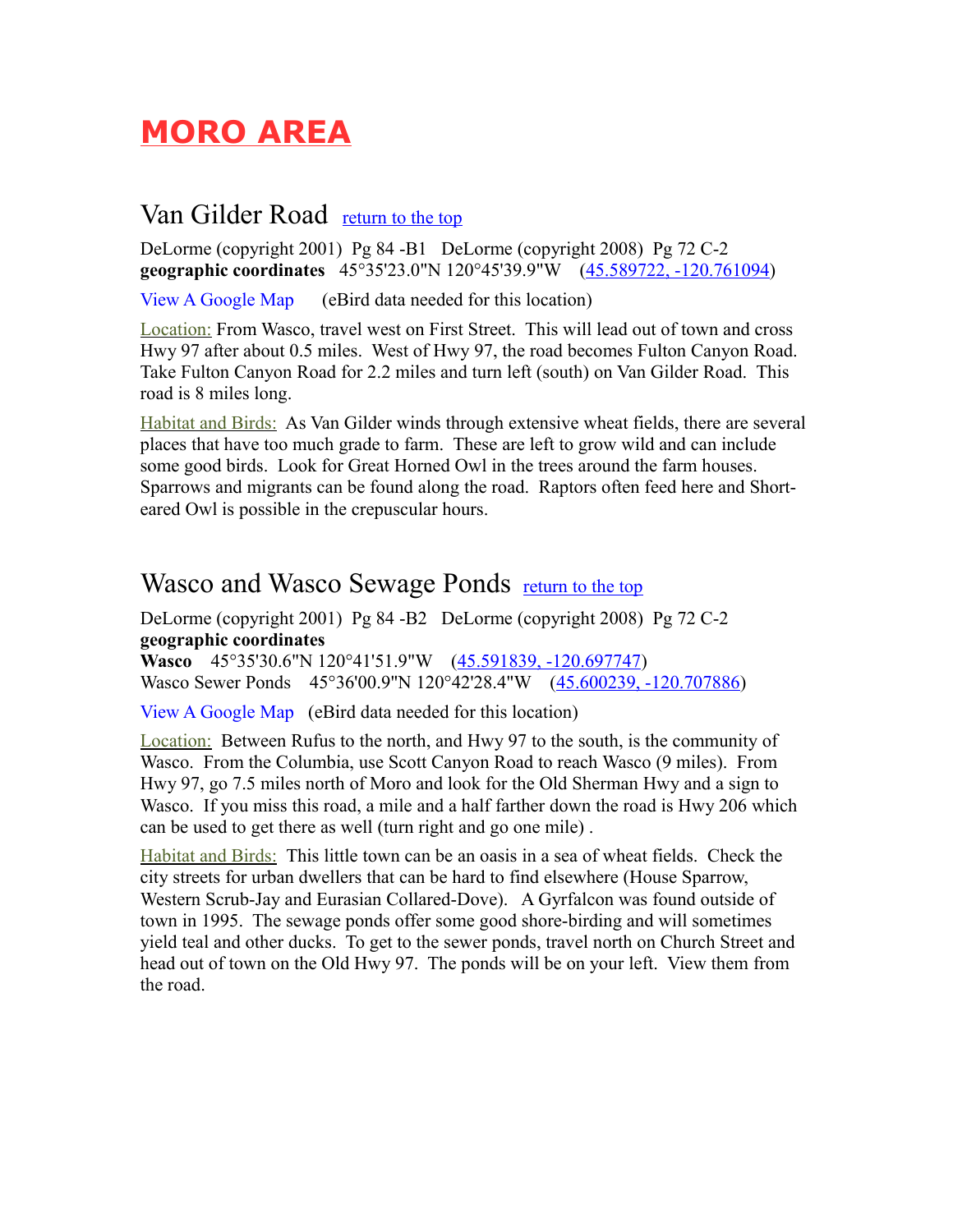## <span id="page-6-2"></span>Gordon Ridge Road [return to the top](#page-0-0)

DeLorme (copyright 2001) Pg 84 -B2 DeLorme (copyright 2008) Pg 72 C-2 **geographic coordinates** 45°31'08.2"N 120°43'47.8"W [\(45.518930, -120.729951\)](https://www.google.com/maps/place/45%C2%B031)

[View A Google Map](http://maps.google.com/maps/ms?hl=en&ie=UTF8&msa=0&msid=108036481085398338899.00046cd06c38625be333e&ll=45.522947,-120.717087&spn=0.413244,1.054001&z=11) (eBird data needed for this location)

Location: This is generally a side trip off of Van Gilder Road. In Moro, take 4th Street and travel NW to the edge of town. The road becomes Van Gilder. Take Van Gilder for 2.8 miles to Gordon Ridge Road. This road travels along a ridgeline that is wild and can produce sagebrush species. Stay on Gordon Ridge until the road bends to the north and away from the ridge. Turn around at this point and return to Van Gilder. (You can continue on for a couple of miles and then turn left on Gordon Canyon Road to find a small riparian area before the road hits private land.

Habitat and Birds: Shrubby hillside. Gray Partridge and Chukar are the major draws for this ridge. Sparrows like Lark Sparrow and Brewer's Sparrow are found here too.

#### <span id="page-6-1"></span>DeMoss Park [return to the top](#page-0-0)

DeLorme (copyright 2001) Pg 84 -B2 DeLorme (copyright 2008) Pg 72 D-2 **geographic coordinates** 45°30'42.6"N 120°40'57.9"W [\(45.511838, -120.682754\)](https://www.google.com/maps/place/45%C2%B030)

[View A Google Map](http://maps.google.com/maps/ms?hl=en&ie=UTF8&msa=0&msid=108036481085398338899.00046cd06c38625be333e&ll=45.522947,-120.717087&spn=0.413244,1.054001&z=11) (eBird data needed for this location)

[ebird Hotspot Checklist for DeMoss Park](http://ebird.org/ebird/hotspot/L1769893) (more eBird data needed for this location)

Location: Located 3 miles north of Moro on Hwy 97. Historic DeMoss Springs Memorial Park is on the Journey Through Time Scenic Byway on Highway 97 between Moro and Wasco. The DeMoss pioneer family settled nearby and platted a temperance town with streets named for poets and composers. Visitors enjoy a shady, summer respite with picnic tables, public restrooms, historic structures and interpretive signs.

Habitat and Birds: A collection of low brush and tall cottonwoods attract migrants and a few residents. Passerines include Bullock's Oriole, several warblers, House Wren, vireos, Red-breasted Nuthatch, Hermit Thrush, Western Tanager, and several flycatchers. It's a good place to find Northern Flickers and an occasional Barn or Great Horned Owl. Rarities include Summer Tanager, Cackling Goose, and Northern Saw-whet Owl.

## <span id="page-6-0"></span>Monkland Lane [return to the top](#page-0-0)

DeLorme (copyright 2001) Pg 84 -B2 DeLorme (copyright 2008) Pg 72 D-3 **geographic coordinates** 45°29'40.7"N 120°42'30.6"W [\(45.494647, -120.708504\)](https://www.google.com/maps/place/45%C2%B029)

[View A Google Map](http://maps.google.com/maps/ms?hl=en&ie=UTF8&msa=0&msid=108036481085398338899.00046cd06c38625be333e&ll=45.522947,-120.717087&spn=0.413244,1.054001&z=11) (eBird data needed for this location)

Location: This eight mile road runs east from Hwy 97. Travel north from Moro for 1.2 miles on Hwy 97 and turn east on Monkland Road. Take Monkland Road for 3 miles to the old community of Monkland. Continue on as Monkland Road crosses Fairview. Travel another 1.5 miles and bird the Kenny Spring for migrants and residents.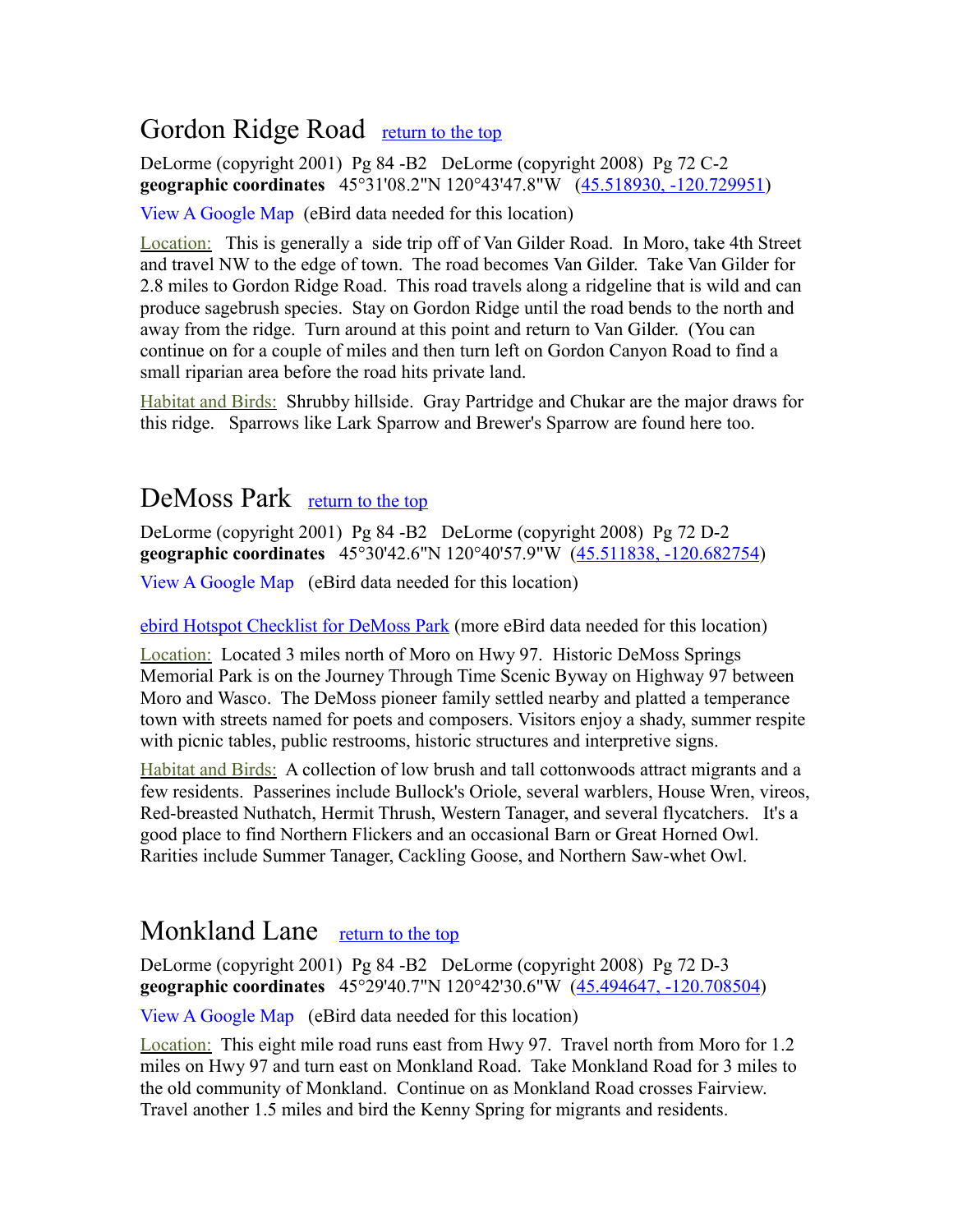Habitat and Birds: Like most roads in Sherman County, Monkland winds through extensive wheat fields and provides the birder with opportunities to bird the scattered wild spots. Watch for both shrikes along this road. Check the Horned Lark flocks for longspurs in winter. Hawks and owls can be found along this road and migrant passerines can show up at Kenny Spring [\(45.496530, -120.531981\)](https://www.google.com/maps/place/45%C2%B029).

#### <span id="page-7-0"></span>Moro [return to the top](#page-0-0) (eBird data needed for this location)

DeLorme (copyright 2001) Pg 84 -C2 DeLorme (copyright 2008) Pg 72 D-2 **geographic coordinates Moro City Park** 45°29'00.6"N 120°43'53.1"W [\(45.483496, -120.731423\)](https://www.google.com/maps/place/45%C2%B029) Moro Sewer Ponds 45°29'07.9"N 120°43'28.6"W [\(45.485524, -120.724620\)](https://www.google.com/maps/place/45%C2%B029)

[View A Google Map](http://maps.google.com/maps/ms?hl=en&ie=UTF8&msa=0&msid=108036481085398338899.00046cd06c38625be333e&ll=45.522947,-120.717087&spn=0.413244,1.054001&z=11)

#### [ebird Hotspot Checklist for Moro Sewage Ponds](http://ebird.org/ebird/hotspot/L1660601) (more eBird data needed for this location)

Location: Moro is located 62 miles north of Madras and 18 miles south of the Columbia River on Hwy 97. Don't miss the Moro Sewage Ponds which can be accessed by taking 1st Street east to the edge of town. Look for an unmarked road (it might say Railroad Ave) . Take this road left (north) to the edge of the ponds. You may be able to view the north end of the ponds from Hwy 97 but parking on the edge of the road is extremely hazardous and not recommended.

Habitat and Birds: This is the largest community in Sherman County and the county seat. There are more large trees here than anywhere else which gives it the most potential as a migrant trap. Both Eurasian Collared-Dove and Western Scrub-Jay have been seen here. It is an essential stopover for anyone creating a county list as it is the best opportunity to pick up passerines that are not going to be found out in the wheat country. California Quail are here year round and Rufous Hummingbird can be found in summer. Downy and Hairy Woodpeckers have been seen here. Mountain Chickadees are resident and Vaux's Swift can be seen overhead in season. Migrants include warblers (even a Magnolia Warbler in 1988), vireos (Cassin's and Warbling), flycatchers, Townsend's Solitaire, Harris's Sparrow, White-throated Sparrow, and Cassin's Finch. Rough-legged Hawk and Northern Shrike can be found very close to town. The sewage ponds have yielded peeps, dowitchers, ducks, Great Blue Heron, and American Coot.

#### <span id="page-7-1"></span>Cottonwood Canyon State Park [return to the top](#page-0-0)

DeLorme (copyright 2001) Pg 84 -B2 DeLorme (copyright 2008) Pg 72 D-2 **geographic coordinates** 45°28'50.5"N 120°27'50.2"W [\(45.480681, -120.463940\)](https://www.google.com/maps/place/45%C2%B028) [View A Google Map](http://maps.google.com/maps/ms?hl=en&ie=UTF8&msa=0&msid=108036481085398338899.00046cd06c38625be333e&ll=45.522947,-120.717087&spn=0.413244,1.054001&z=11) 

[ebird Hotspot Checklist for Cottonwood Canyon SP](http://ebird.org/ebird/hotspot/L1233406) (more eBird data needed for this location)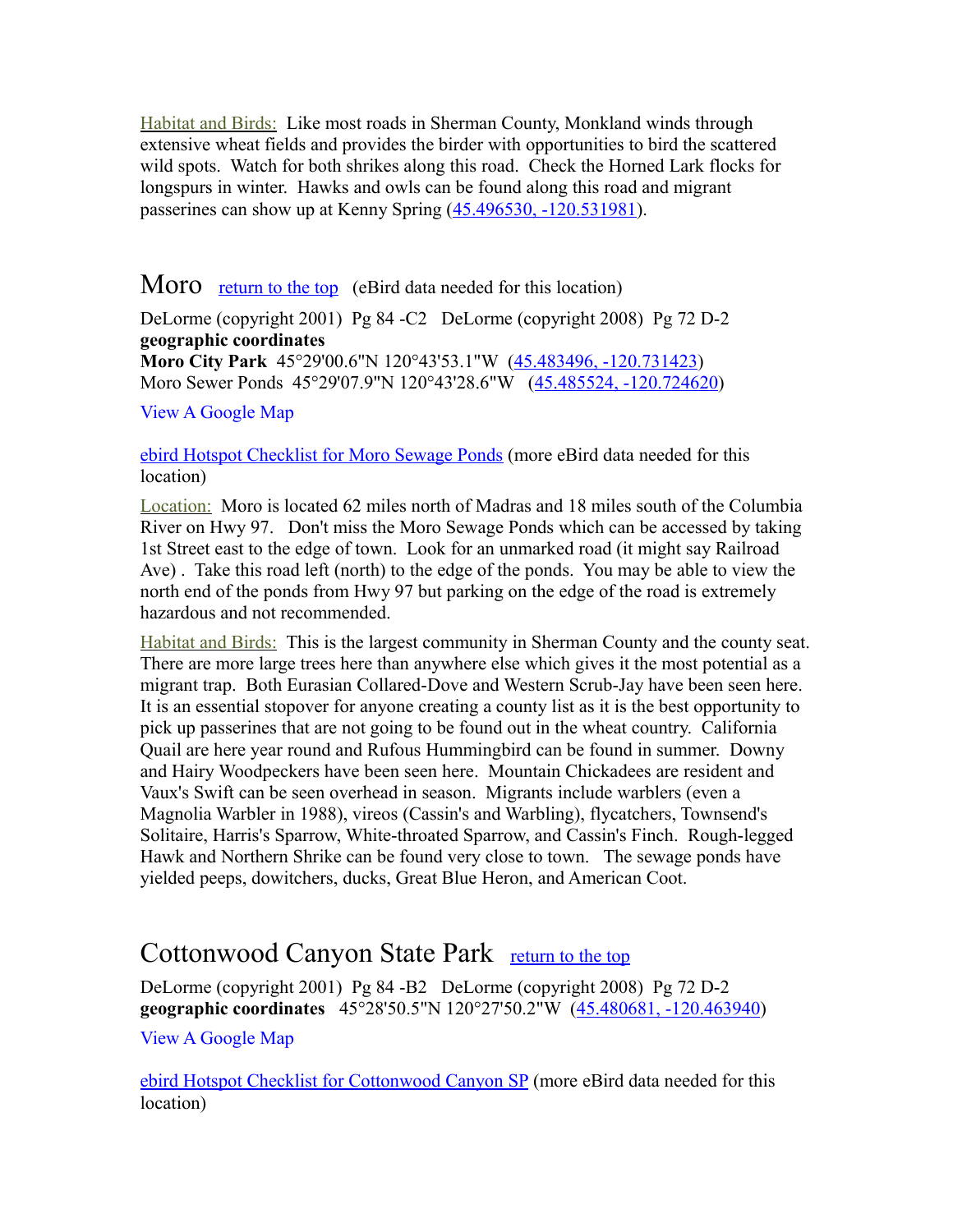#### [Cottonwood Canyon State Park Web Site](http://www.oregonstateparks.org/index.cfm?do=parkPage.dsp_parkPage&parkId=195)

Location: When coming from I-84, take Exit 104 south to Hwy 97 at Biggs Jct. Travel 8.7 miles to Hwy 206. Turn left (east) on 206 and travel 17 miles to the John Day River. Look for signs to the park. When coming from the south, take Hwy 97 north out of Madras and travel 85 miles to the junction of Hwy 97 and Hwy 206. Turn right (east) and follow directions above.

Habitat and Birds: Look for White-throated Swifts and Cliff Swallows on the big cliff north of the campground. Listen for Chukar, especially early in the morning and late in the evening. Gray Partridge is possible here too. A collection of low brush and tall cottonwoods attract migrants and a few residents. Passerines include Bullock's Oriole, several warblers, House Wren, vireos, Red-breasted Nuthatch, Hermit Thrush, Western Tanager, and several flycatchers. It's a good place to find Northern Flickers and an occasional Barn or Great Horned Owl. Rarities include Summer Tanager, Cackling Goose, and Northern Saw-whet Owl.

#### <span id="page-8-2"></span>Moore Road [return to the top](#page-0-0)

DeLorme (copyright 2001) Pg 84 -C2 DeLorme (copyright 2008) Pg 72 D-2 **geographic coordinates** 45°27'12.3"N 120°45'06.1"W [\(45.453405, -120.751700\)](https://www.google.com/maps/place/45%C2%B027)

[View A Google Map](http://maps.google.com/maps/ms?hl=en&ie=UTF8&msa=0&msid=108036481085398338899.00046cd06c38625be333e&ll=45.522947,-120.717087&spn=0.413244,1.054001&z=11) (eBird data needed for this location)

Location: From Moro, travel 2.2 miles south on Hwy 97 and turn right on Moore Lane. There is no need to go very far down this road. The big attraction here are the conifers around the house on the corner. This is probably the best chance for getting birds like nuthatches, creepers, or crossbills.

Habitat and Birds: Look here for some species that are particularly hard to find in Sherman County. Possibilities include Red-breasted Nuthatch, Brown Creeper, Mountain Chickadee, Cassin's Finch, Evening Grosbeak, Dusky Flycatcher, Hammond's Flycatcher, Olive-sided Flycatcher. None of these are likely but if you're going to get them in Sherman County, it might be here.

# <span id="page-8-1"></span>**GRASS VALLEY/KENT AREA**

#### <span id="page-8-0"></span>Grass Valley [return to the top](#page-0-0)

DeLorme (copyright 2001) Pg 84 -C2 DeLorme (copyright 2008) Pg 72 D-2 **geographic coordinates** 45°21'37.1"N 120°47'04.4"W [\(45.360294, -120.784557\)](https://www.google.com/maps/place/45%C2%B021)

[View A Google Map](http://maps.google.com/maps/ms?hl=en&ie=UTF8&msa=0&msid=108036481085398338899.00046cd0514ac92dcb8e7&ll=45.274645,-120.784378&spn=0.379311,1.055374&z=11) (eBird data needed for this location)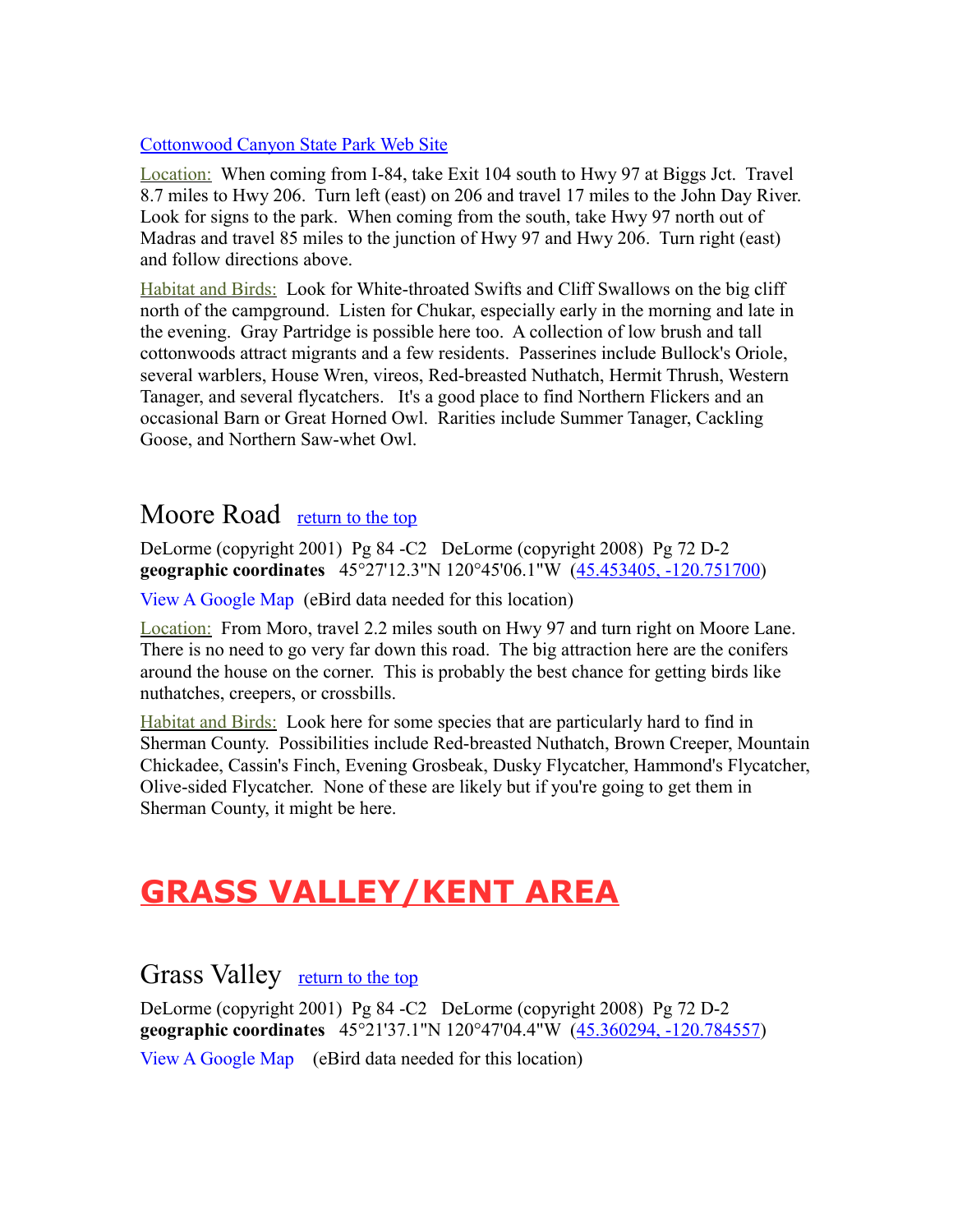Location: Grass Valley is a small community nine miles south of Moro and fifty-three miles north of Madras on Hwy 97.

Habitat and Birds: The birding here is the same as Moro. Look for migrants in the spring and fall and as well as several resident birds. Birds of interest include Violet-green Swallow, Olive-sided Flycatcher, Gray Flycatcher, Hermit Thrush, Nashville Warbler, and Lark Sparrow. A Black-headed Gull was spotted here in 1996.

#### <span id="page-9-0"></span>Twin Lakes Road [return to the top](#page-0-0)

DeLorme (copyright 2001) Pg 84 -C1 DeLorme (copyright 2008) Pg 72 E-2 **geographic coordinates** 45°18'55.6"N 120°48'34.7"W [\(45.315450, -120.809638\)](https://www.google.com/maps/place/45%C2%B018)

[View A Google Map](http://maps.google.com/maps/ms?hl=en&ie=UTF8&msa=0&msid=108036481085398338899.00046cd0514ac92dcb8e7&ll=45.274645,-120.784378&spn=0.379311,1.055374&z=11) (eBird data needed for this location)

Location: From Grass Valley, take Hwy 216 for 3.6 miles and turn south on Twin Lakes Road. There are several large ponds that can be scoped from the road.

Habitat and Birds: Riparian, marsh, and pond habitats exist here. You can see Ruddy Duck, Virginia Rail, Blue-winged Teal, and Yellow-headed Blackbird here.

## <span id="page-9-2"></span>Kent-Grass Valley Road (Finnegan Road) [return to the top](#page-0-0)

DeLorme (copyright 2001) Pg 84 -C1 DeLorme (copyright 2008) Pg 72 D-2 **geographic coordinates** 45°18'51.0"N 120°47'20.8"W [\(45.314175, -120.789114\)](https://www.google.com/maps/place/45%C2%B018)

[View A Google Map](http://maps.google.com/maps/ms?hl=en&ie=UTF8&msa=0&msid=108036481085398338899.00046cd0514ac92dcb8e7&ll=45.274645,-120.784378&spn=0.379311,1.055374&z=11) (eBird data needed for this location)

Location: From Grass Valley, take Hwy 216 for 2.8 miles to a right angle turn in the road. Go straight on Finnegan Road which will become the Kent-Grass Valley Road. It is alternately called Finnegan Road and the Kent-Grass Valley Road. This road has some undeveloped regions with wild vegetation but the highlight is the Finnegan Canyon which can produce some water birds. Finnegan Road eventually returns to Hwy 97 at Kent. If you take it all the way to Kent, make sure you stop at Kopke and Wilson Roads (see below).

Habitat and Birds: Water birds like Cinnamon Teal, Northern Pintail, Barrow's Goldeneye, Virginia Rail, Solitary Sandpiper and Wilson's Snipe can be found.

## <span id="page-9-1"></span>Sherar's Bridge Hwy (Hwy 216) [return to the top](#page-0-0)

DeLorme (copyright 2001) Pg 84 -C1 DeLorme (copyright 2008) Pg 72 D-2 **geographic coordinates** 45°15'48.6"N 121°01'23.8"W [\(45.263498, -121.023279\)](https://www.google.com/maps/place/45%C2%B015)

[View A Google Map](http://maps.google.com/maps/ms?hl=en&ie=UTF8&msa=0&msid=108036481085398338899.00046cd0514ac92dcb8e7&ll=45.274645,-120.784378&spn=0.379311,1.055374&z=11) (eBird data needed for this location)

Location: On the southern edge of Grass Valley, take Hwy 216 for 19 miles to Sherar's Bridge. The county line is just about where the road meets the river. (Don't miss a side trip to [Twin Lakes Road\)](#page-9-0) You can continue on along the Deschutes River for as long as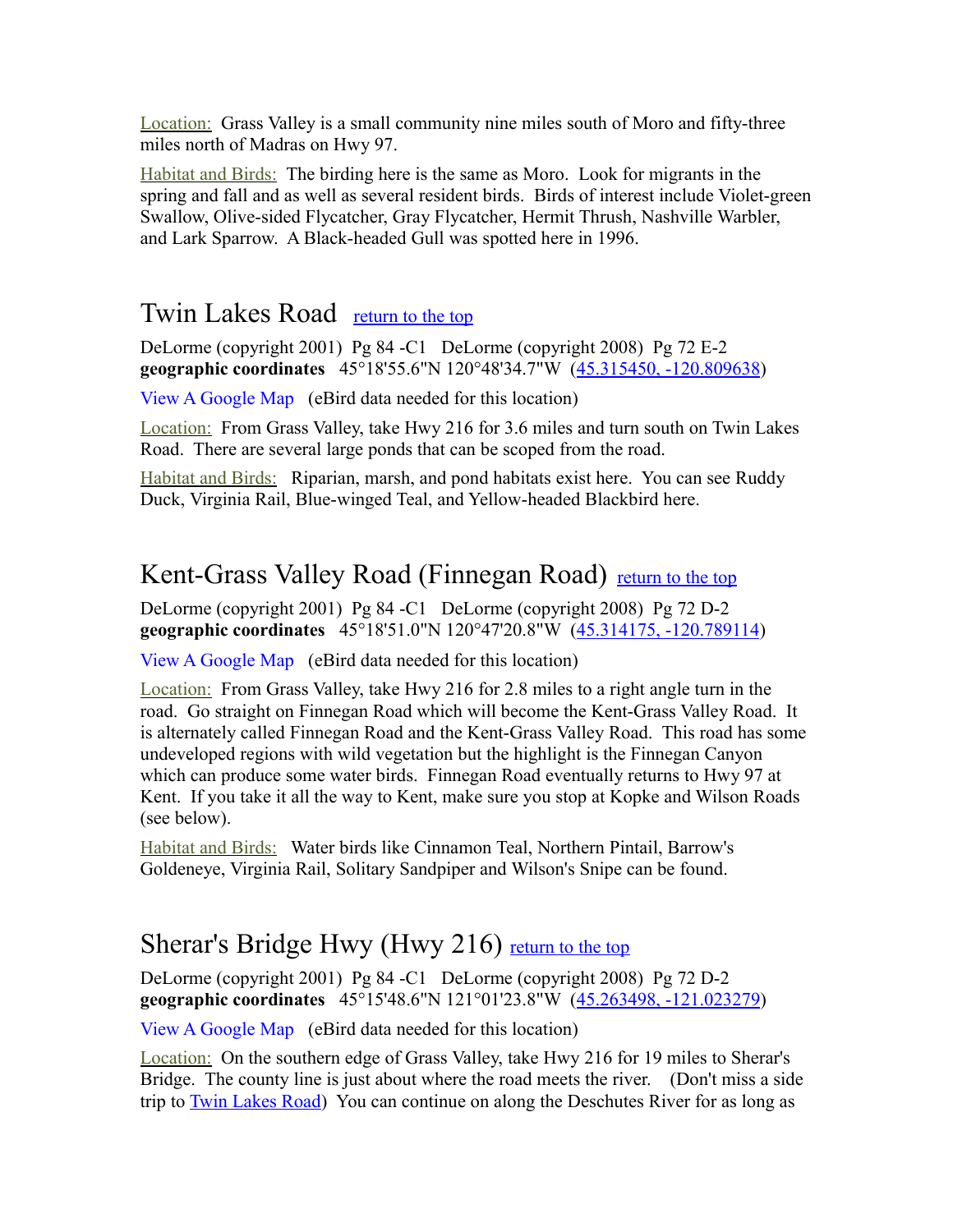you like but you will be in Wasco County. This road will eventually hook up with Hwy 197 at Tygh Valley. The distance from Sherar's Bridge to Tygh Valley is 8.4 miles.

Habitat and Birds: The road to the bridge travels through some diverse habitats and the bridge area itself provides good riparian birding. Check for migrants on the river and wrens on the cliffs. Chukar are present and there are several good areas of sagebrush to search. Watch for Prairie Falcon.

## <span id="page-10-1"></span>Hwy 97 Ponds Between Kent and Grass Valley [return to the top](#page-0-0)

DeLorme (copyright 2001) Pg 84 -D2 DeLorme (copyright 2008) Pg 72 E-2 **geographic coordinates** 45°20'26.5"N 120°46'28.6"W [\(45.340692, -120.774615\)](https://www.google.com/maps/place/45%C2%B020)

[View A Google Map](http://maps.google.com/maps/ms?hl=en&ie=UTF8&msa=0&msid=108036481085398338899.00046cd0514ac92dcb8e7&ll=45.274645,-120.784378&spn=0.379311,1.055374&z=11) (eBird data needed for this location)

Location: There are several small ponds along Hwy 97 between Kent and Grass Valley that have had the best shore-birding in Sherman County. They are not very reliable in terms of having water, spring or fall but should be checked anyway as most of the good shorebirds reported from this county have come from these ponds. The first one is 2.5 miles north of Kent at Stark Road. There are several more small dry ponds as you go north that, when they have water, can be interesting. Most of the shorebird species that one can hope to find in Sherman County can be found around these ponds, including Solitary Sandpiper. Between Barnett Lane and Rutledge Lane (all between 1 and 2 miles south of Grass Valley) there is a string of 3-4 ponds that have been more reliable. They are often full of water. They are good for a variety of ducks, Yellow-headed Blackbird, shorebirds and, one year, produced 4 Forster's Terns at the northern most pond by Rutledge Lane. There isn't much highway shoulder so you have to be careful as you can 'just' barely get off the highway for some of these ponds and truck traffic on Hwy 97 is heavy.

Habitat and Birds: Good birds found here in the past include Swainson's Hawk, Prairie Falcon, Black-billed Magpie, and Horned Lark. Shorebirds might include both yellowlegs, Western Sandpiper, Dunlin, Least Sandpiper, Baird's Sandpiper, and Pectoral Sandpiper. In the fall, watch for both Wilson's and Red-necked Phalarope.

#### <span id="page-10-0"></span>Kopke Lane [return to the top](#page-0-0)

DeLorme (copyright 2001) Pg 84 -D1 DeLorme (copyright 2008) Pg 72 E-2 **geographic coordinates** 45°12'35.0"N 120°47'21.4"W [\(45.209720, -120.789275\)](https://www.google.com/maps/place/45%C2%B012)

[View A Google Map](http://maps.google.com/maps/ms?hl=en&ie=UTF8&msa=0&msid=108036481085398338899.00046cd0514ac92dcb8e7&ll=45.274645,-120.784378&spn=0.379311,1.055374&z=11) (eBird data needed for this location)

Location: From just north of Kent, take Finnegan Road for 4.8 miles to Kopke Road. This short road leads to private property so make sure you respect property boundaries. On the way, at about four miles on Finnegan Road is a quick stop on Wilson Road and the riparian area there.

Habitat and Birds: Good birds here include Blue-winged Teal, peeps, dowitchers, phalaropes, and other water birds.